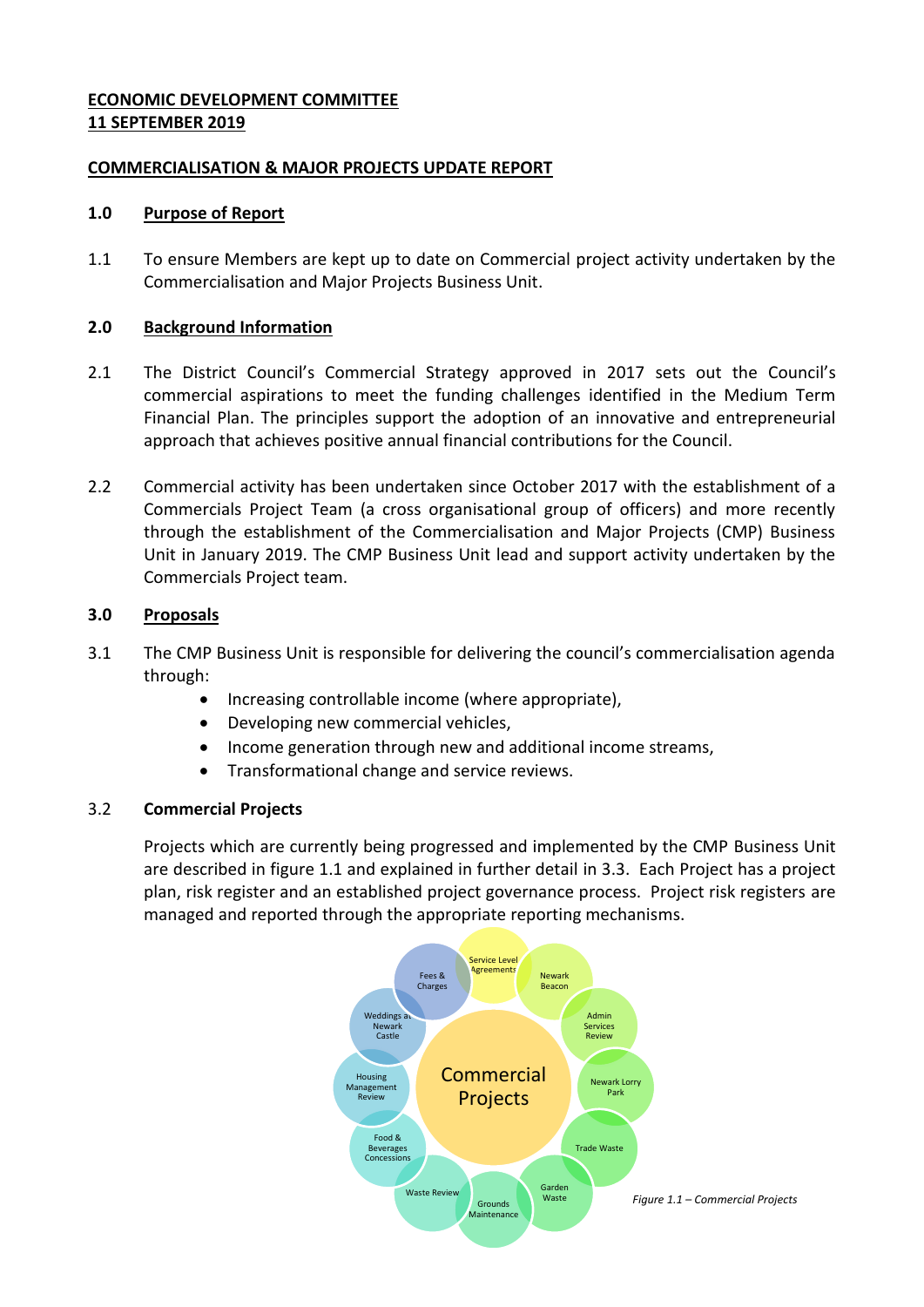## 3.3 **2019/2020 Commercial Projects**

The following projects which are currently being implemented to generate commercial income/deliver savings in 2019/2020 are explained below:-

### 3.3.1 Newark Lorry Park

The Lorry Park project was to expand and develop the Newark Lorry Park, by replacing the 44 spaces lost when Castle House was constructed and to meet the national need for more secure overnight lorry parking. The CMP Business Unit oversaw the extension works which came under budget and as a result £68k will now be returned to 2019/20 capital budget. The CMP Business Unit also focused on ways to generate new commercial income on site with the introduction of the SNAP barrier, the implementation of the Certas Fuel Bunker and the redevelopment of the café to meet the high quality standard of the extended site.

A 5 year business plan has also been developed by the CMP Business Unit and will be considered by September's Economic Development Committee.

## 3.3.2 Garden Waste Project

The Garden waste project was to develop a business case to bring the service back in house was approved by Policy and Finance Committee in January. The CMP Business Unit led on the business case proposal, to deliver the enhanced service with additional income from delivery of the service 'in house', including the admin and expansion of the collection service in a targeted way. This project is now being implemented to deliver the service by Waste and Transport Services.

# 3.3.3 Admin Services Review

A review of the administrative functions and service provided by the Administrative Services Business Unit was jointly led by the CMP Business Unit. The purpose of the review was to ensure that the functions it performs and the service it provides are still relevant and effective, to deliver savings and to propose a revised structure that is fit for purpose and delivers in accordance with the changing organisational requirement. The restructure will be implemented by November 2019.

#### 3.3.4 Food and Beverage Concessions

The CMP Business Unit led on phase one of the food and beverages concessions advertising opportunities for ice cream vans to have a concession license to occupy Council owned Parks. This was new commercial activity for the council, and the CMP Business Unit advertised opportunities via expressions of interest, benchmarked charges, developed licenses for concessions and introduced control measures for checking valid MOT and insurance certificates. Work is now underway by the CMP Business Unit to implement phase two of the concessions project, identifying potential sites, and to utilise an innovative approach for a pricing strategy, marketing approach and diversifying the offer to achieve the maximum income for the project.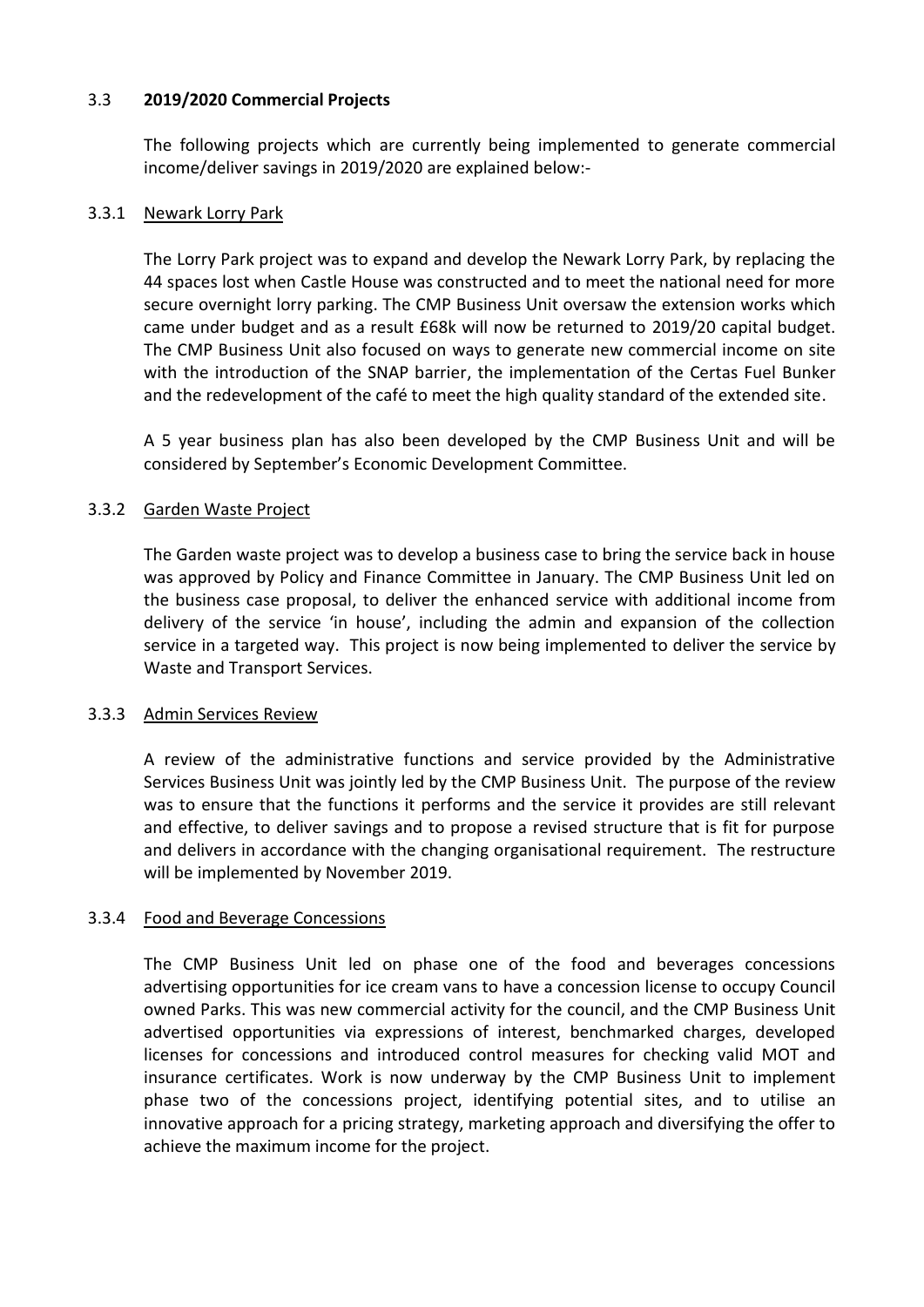#### 3.3.5 Newark Beacon

The Newark Beacon was transferred to District Council on 1 October 2018. The CMP Business Unit led on the development of a 5 year Business Plan setting out the long term aims of the management of the centre. The Newark Beacon was handed over to Asset Management and Car Parks Business Unit to manage the centre as a Council asset and work is now underway to increase occupancy at the centre.

## 3.3.6 Service level Agreements

The CMP Business Unit led on reviewing Council Service Level Agreements (SLA) and developed and implemented a new template to ensure that all SLA's are:

- Using a standard approach
- Legally binding
- Accurate
- Using an appropriate charging mechanism
- Incorporating commercial principles
- Reviewed and refreshed on an annual basis

The CMP Business Unit facilitated discussions between Business Managers and Active4Today and Arkwood Developments Ltd. to ensure that the SLA's in place now follow the principles described above and generate additional income for the Council.

### 3.4 **2020/2021 Commercial Projects**

The following projects which are currently being developed and will be implemented in 2020/2021 to generate commercial income/deliver savings are described below:-

#### 3.4.1 Housing Management Review

An 'in principle' decision was made at April's Policy and Finance Committee to re-integrate the housing management services back into the council. A formal decision incorporating results from the tenant consultation will be recommended to Policy and Finance Committee on 26 September. The CMP Business Unit are leading on the implementation of this project and have been carrying out preparatory work to ensure that the project will have a seamless transition (if approved). It is expected that bringing the service back in house will generate approx. £1m savings to the Housing Revenue Account to be reinvested in tenant services.

# 3.4.2 Weddings at Newark Castle

This project is to develop the weddings at the Castle offer considering the potential to expand and charge more commercially for the weddings offer at Newark Castle. The CMP Business Unit have reviewed the current weddings offer and have proposed ways to improve the current offer and embed commercial pricing. It is expected that the new pricing structure developed by CMP is expected to increase income. The CMP Business Unit have also developed a marketing plan for future wedding offers and developed a suite of documents to hand over to Heritage, Culture and Visitors Business Unit to implement the service.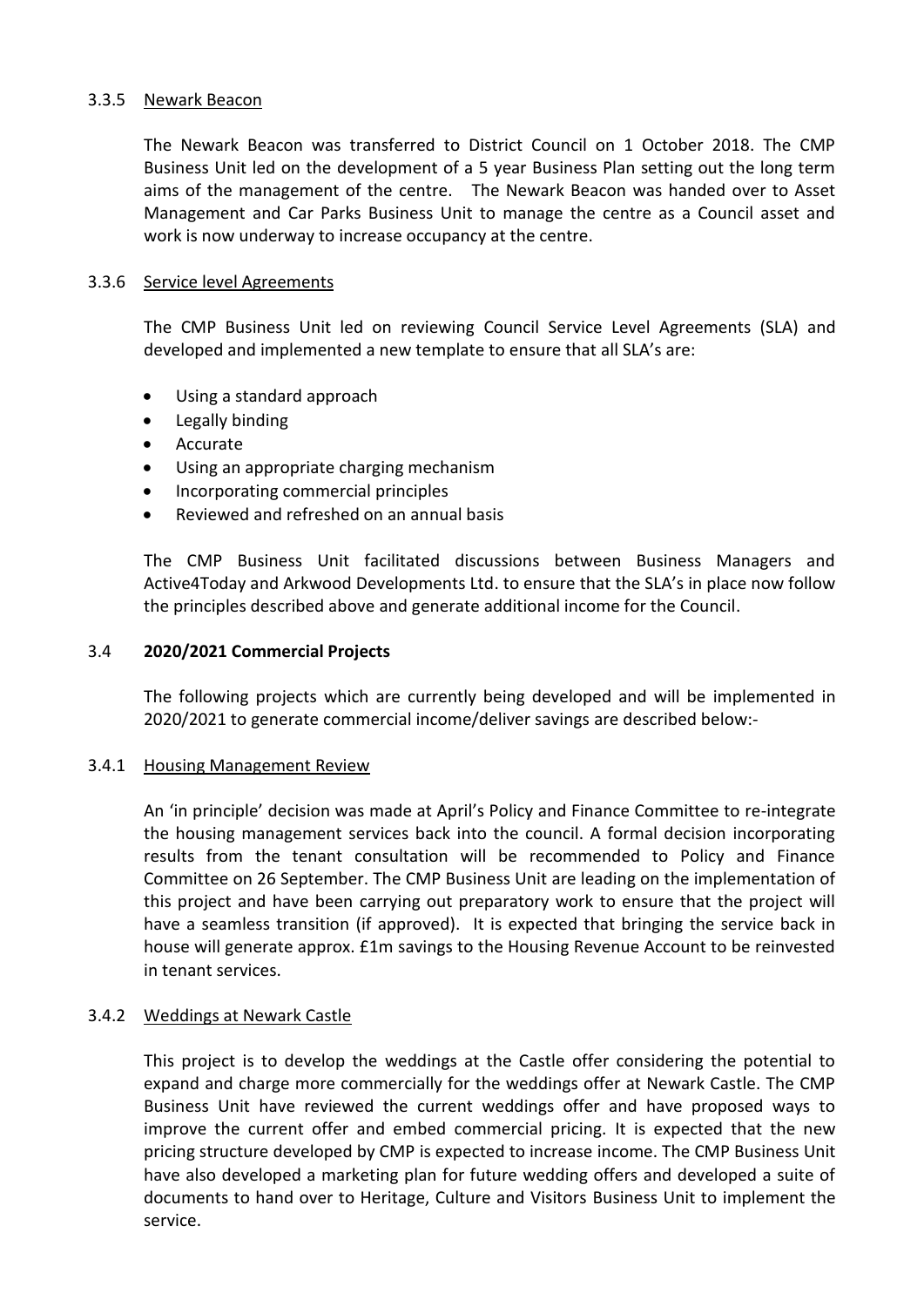### 3.4.3 Grounds Maintenance

The CMP Business Unit are leading on identifying commercial opportunities to grow the service. Consultants were appointed to undertake a diagnostic review of the current service and identify opportunities for commercial development which was completed in May 2019. An update on the project will be presented to September's Economic Development Committee.

### 3.4.4 Trade Waste

The CMP Business Unit are leading on identifying commercial opportunities to grow the service. Consultants were appointed to undertake a diagnostic review of the current service and identify opportunities for commercial development which was completed in May 2019. An update on the project will be presented to September's Leisure and Environment Committee.

## 3.4.5 Fees and Charges

This project is to review all non-statutory fees and charges across the council and undertake a benchmarking exercise with other Local Authorities and commercial enterprises. The CMP Business Unit have met with all Business Managers to identify fees and charges that could generate commercial income. This report will be presented to Policy and Finance Committee in November.

#### 3.5 **Embedding Commercialisation**

Alongside delivering commercial projects, CMP are also working to embed commercialisation throughout the organisation. The Business Unit offer support to officers to develop the requisite commercial skills and achieve maximum value through contractual and organisational arrangements including the effective management of projects. The CMP Business Unit have developed a Project Management Toolkit which includes templates for key documents such as; a Business Case, Project Plan and Risk Register which have been shared across the Council. Project Management Training has been delivered since January 2019 to approx. 50 staff over 5 separate sessions. Feedback received has been positive and scoping work is now underway to deliver a comprehensive and a more detailed project management training session.

- 3.6 The CMP Business Unit have also been working to embed commercialisation within the Council, supporting Business Managers to develop commercial skills to leverage maximum value through operational activity. This has been achieved through delivering a presentation to Business Managers and Senior Leadership Team in June 2019. The Business Unit are now considering the approach to disseminate and embed commercialisation wider, involving all staff in the Council.
- 3.7 The CMP Business Unit have developed a contracts toolkit which will be launched to Business Managers later in the year. The toolkit sets out the principles on how to manage contracts that carry significant financial and strategic impact. In addition, a review of the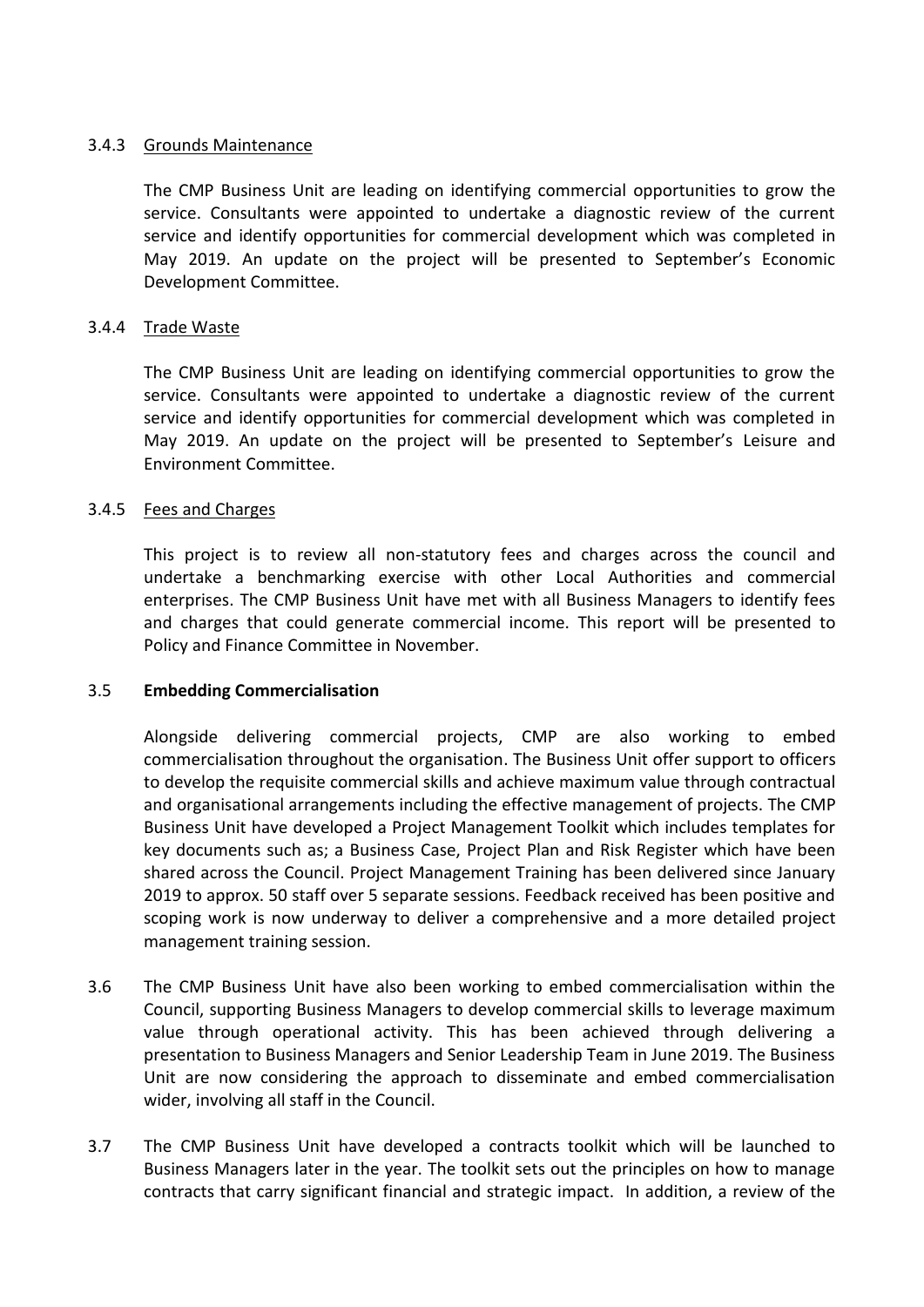contracts register was carried out and updated to ensure that the register is comprehensive and robust.

## **4.0 Equalities Implications**

4.1 Each project is subject to completion of an equalities checklist and an EQIA if required. This report does not implement policy or procedure change and there are no equality implications.

## **5.0 Financial Implications - Fin Ref: FIN19-20/9098**

5.1 The CMP Business unit has an annual financial target of £250k. Based on  $1<sup>st</sup>$  quarter outturn projections, approximately £215.4k is projected for 19/20.

| Project                                           | 19/20 Projected Income |
|---------------------------------------------------|------------------------|
| Garden Waste*                                     | £104.0k                |
| SLA's                                             | £10k                   |
| Lorry Park - Ticketing                            | £36.4k                 |
| Lorry Park - Bunker                               | £15.0k                 |
| Lorry Park - Café                                 | £22.0k                 |
| Food & Beverage Concessions                       | £12.0k                 |
| <b>Admin Services Review</b>                      | £16.0k                 |
| on $1st$<br>Total<br>(Based<br>quarter<br>outturn | £215.4k                |
| projections)                                      |                        |

\* Includes £74k capital savings from not requiring additional vehicles

5.2 The CMP Business Unit has made progress to meet its annual target based on  $1<sup>st</sup>$  quarter outturn projections. Additional projects may come on stream throughout 2019/20 which will contribute to the target and some of the savings identified in the Housing Management Review (projected to save in 2020/21) could be realised earlier in 2019/20, leading to a further contribution to the target.

## **6.0 Community Plan – Alignment to Objectives**

- 6.1 The activities of the CMP Business Unit support the Council objective 'Generate more income, improve value for money and increase residents' satisfaction with the Council'. Commercial Projects provide a new source of income for the Council which will contribute to funding the Council's aspirations as detailed within the Community Plan 2019-2023.
- 6.2 The Commercial activity outlined above also supports the Council's value of commercial and business-like approach to operational activity.

# **7.0 Comments of Director**

7.1 The CMP Business Unit has made significant progress towards the annual target based on 1<sup>st</sup> quarter outturn projections. The CMP Business Unit activity supports the Council's commercial vision as set out in the Commercial strategy, approved by Council in 2017.

#### **8.0 RECOMMENDATION**